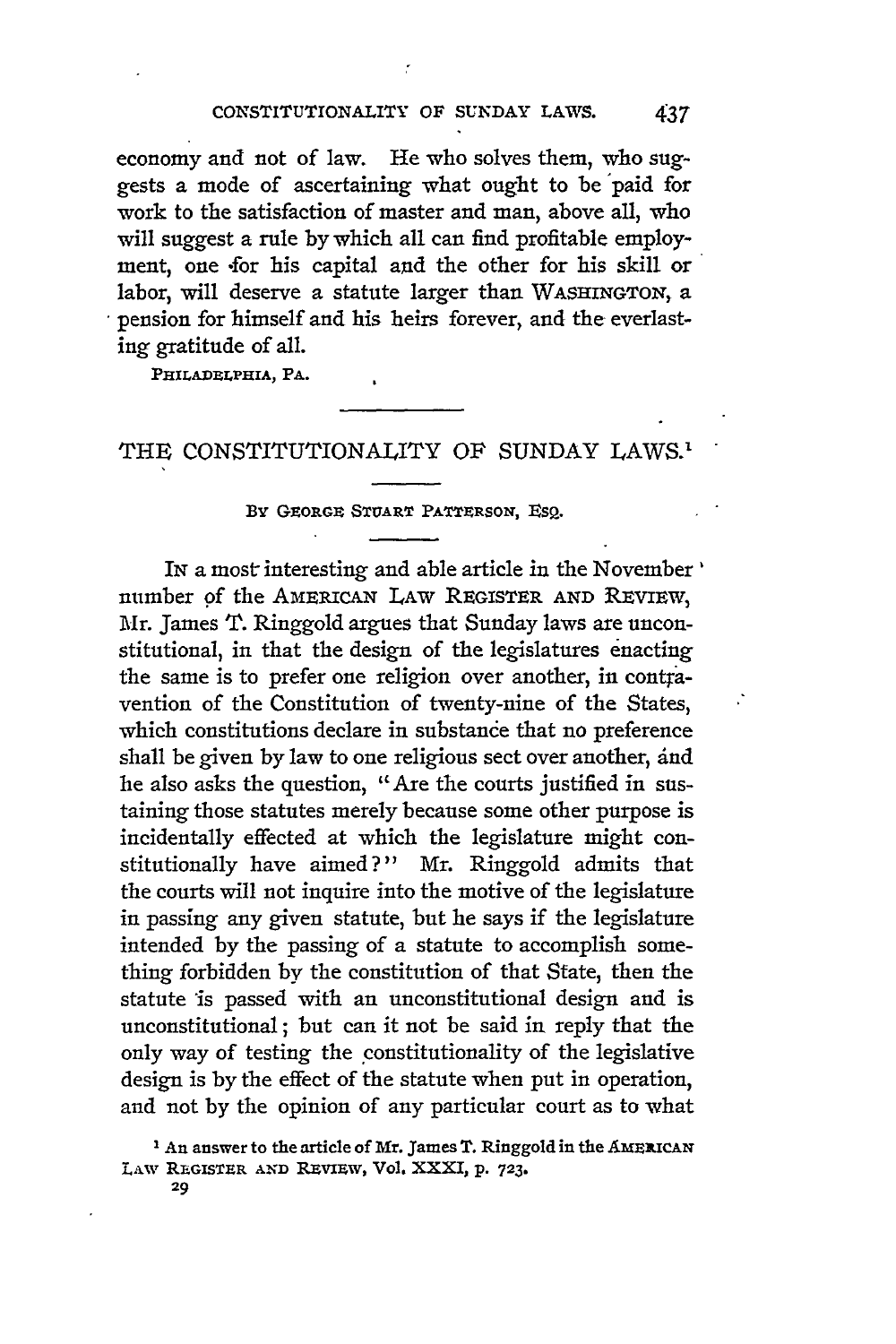that particular statute was intended to effect, and if these. statutes when put in operation have effected some purposes at which the legisfature might constitutionally have aimed, they cannot be unconstitutional merely because in the  $\prime$  $\cdots$  opinion of the court the design of the legislature conflicted with the Constitution.

Mr. Ringgold first. points out that religion concerns itself with two things, belief and conduct, and he adds that the regulation of conduct is a preference of one religion .oyer another if the regulation be based upon religious grounds, no matter whether the statute regulating such .conduct inculcate' any particular belief or -not. No doubt this proposition is true, but who shall say that this regula- 'tion of conduct is based upon 'religious grounds? Mr. Ringgold says the courts have said so, and cited numerous cases in the opinions of which the courts seem to hold that the regulation of conduct is based upon. religious grounid, but if we apply the test of constitutional construction that  $\therefore$  the constitutionality of the statute is to be determined by its effect, and if we find that in effect the statute accomplishes something which the legislature could constitutionally aim at, it does not make any difference that a particular judge, in delivering the opinion of the court, was of the opinion that the regulation of the conduct was based upon purely religious, grounds.

The Mormon religion teaches polygamy, the Christian religion monogamy; is a statute, therefore, unconstitutional which forbids polygamy if the courts happei to be of the opinion that the framers of the statute designed to give a preference to the teaching of the Bible over those of the Book of -Mormon? Suppose, for example, some particular religious sect taught perjury as a duty to their deity, would a statute making perjury a crime be unconstitutional because the courts were of the opinion that the design of the legislature in passing the same was to give a preference to the teachings of the Christian religion in prohibiting false swearing? Now, what is the effect of the passage of these Sunday laws? Their effect is to create a compulsory holiday of the first day of the week, and that is not only to

 $\pmb{\ell}$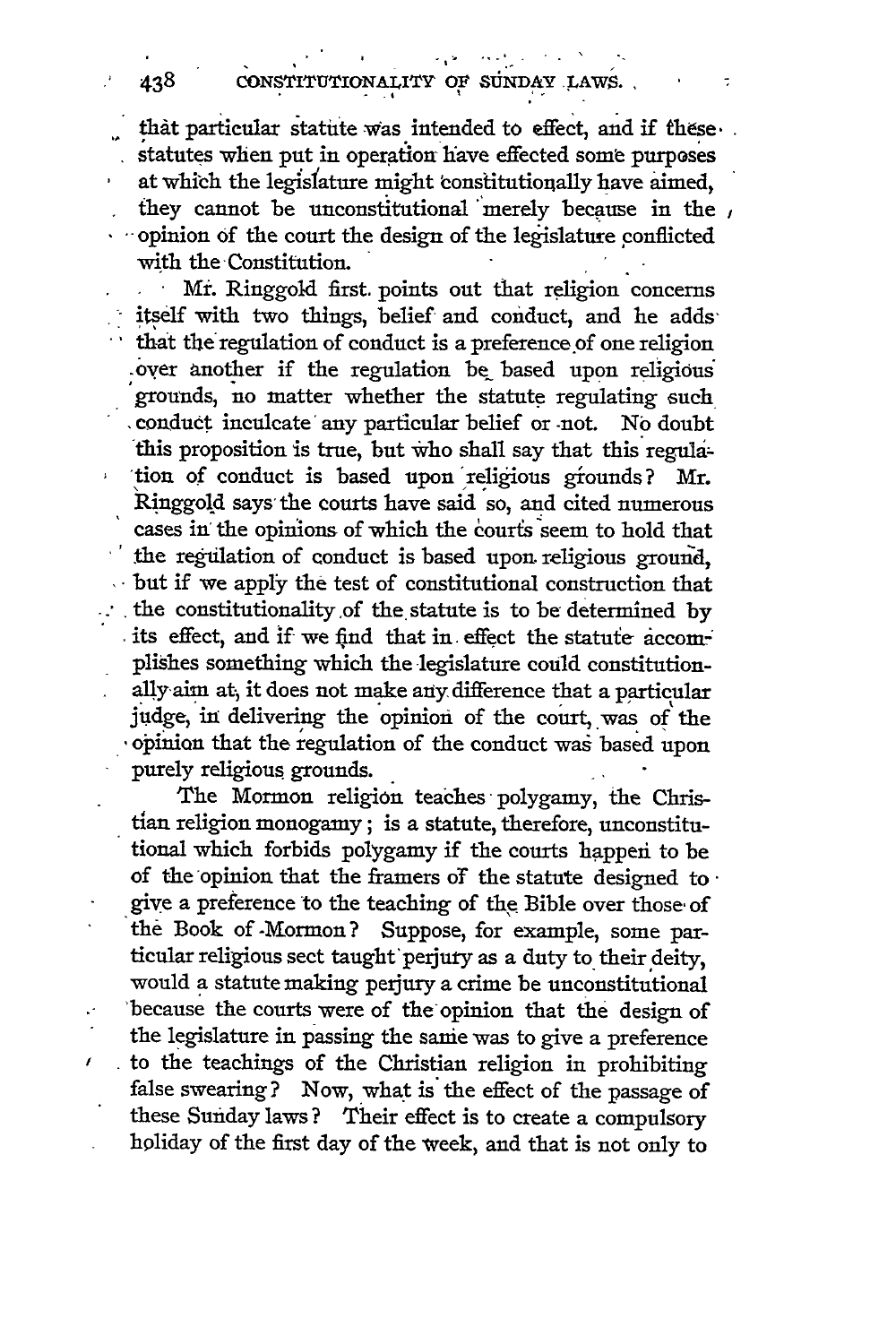close public offices, but also to regulate the private business and acts of the citizens of the State. Can a State, therefore, create such a holiday. Mr. Ringgold says no one ever heard of a compulsory holiday. But suppose the legislature is of the opinion that it is detrimental to the health of its constituents that they should work more than six days a week, and knowing well that owing to the fierceness of competition that unless the statute imposes a penalty for disobedience of its provisions, the statute will be inoperative, a statute, therefore, is passed prohibiting all kinds of work or amusement on one particular day, is not such a statute as much a valid exercise of the police power of the State as a statute prohibiting gambling, and does it become unconstitutional merely because the day of the week to which this statute shall apply happens to be the day of the week which the Christian religion has set apart for a day of rest? I think it **can** be safely assumed that a large majority of the citizens of any of the States are Christians, ostensibly so at least, and if so, is it not better that the day which the legislature selects for rest shall be the day which is most convenient to the citizens of the State? But Mr. Ringgold says it is a matter of history that working every day in the week is not in itself necessarily detrimental to any person's health. That does not, however, affect the question, as the legislature and not the courts are judges as to the necessity or advisability of the statute, provided that the statute be passed in the exercise of the constitutional power of the legislature. It has been held that the restraint in the Federal Constitution upon the right of a State to impair the obligation of a contract is subordinate to the right of the State to exercise its police power; is not, therefore, this restraint in the State constitutions as to a preference of one religious sect over another subordinate also to the exercise of the police power of the State? But Mr. Ringgold would deny the right of an American legislature to restrain a man from earning his living on any particular day, and he asks, "is not the liberty of labor at will part of the inheritance of every citizen of a free country which he comes to when he attains his majority ? The interference with labor,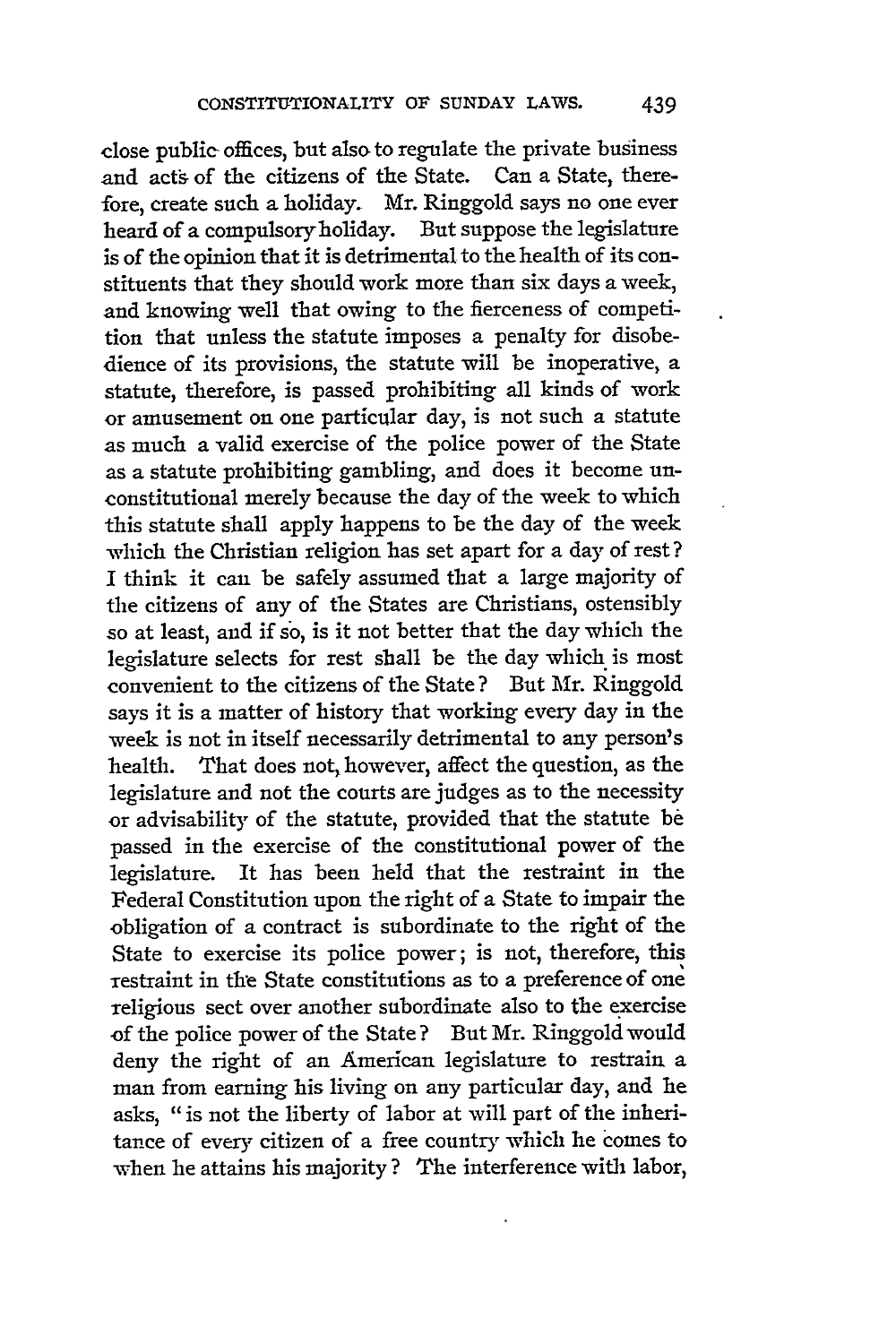$\mathbb{C}^2$ 

on account of its exhausting the body, is parental, and can never be justified under any other than a parental government." Why can it never be justified under any other than a "parental" form of government? If all laws regulating labor on account of its exhausting the body are essential attributes of a "parental" government, I fancy that those children who are prevented in engaging in certain employments **by** those laws, when they attain their majority and understand the beneficent effect of these " parental" restraints, will become earnest advocates of the "parental" form of government. And how do Sunday laws differ from these other than in the class of persons whom they affect?

When' the legislature, in order to preserve the health of its constituents, enacts a law regulating the hours of labor in certain employments, and recognizing the fierceness of competition among the laboring classes prescribes a penalty for the breach of its provisions, is not such a law a proper exercise of the police power of the State, and will the supporters of such a statute have to seek the theory of "parental" government to justify its provisions? I take  $\therefore$  it, however, that the liberty of labor, so that its exercise will not conflict with the requirements of public policy, is part of the inheritance of every citzen of a free. country - •which he inherits when he attains his majority, and 4the "liberty of labor at will" is not part of that inheritance, and if the legislature of a State can constitutionallypass ten or eight-hour laws. which apply to six days in the week, why can they not pass twenty-four hour laws which shall apply to one day in the week, and shall these laws become unconstitutional merely because the day which the legislature'selects happens to be the Sunday of the Christian religion? But the opponents of the constitutionality 'of Sunday laws may say, assuming that the right.of the legislature to restrict a man from working is a valid exercise of the police power of the State, can the legislature also restrict a person's amusements when those amusements conform to all the requirements of public policy except the religious observance of Sunday? I think that this should